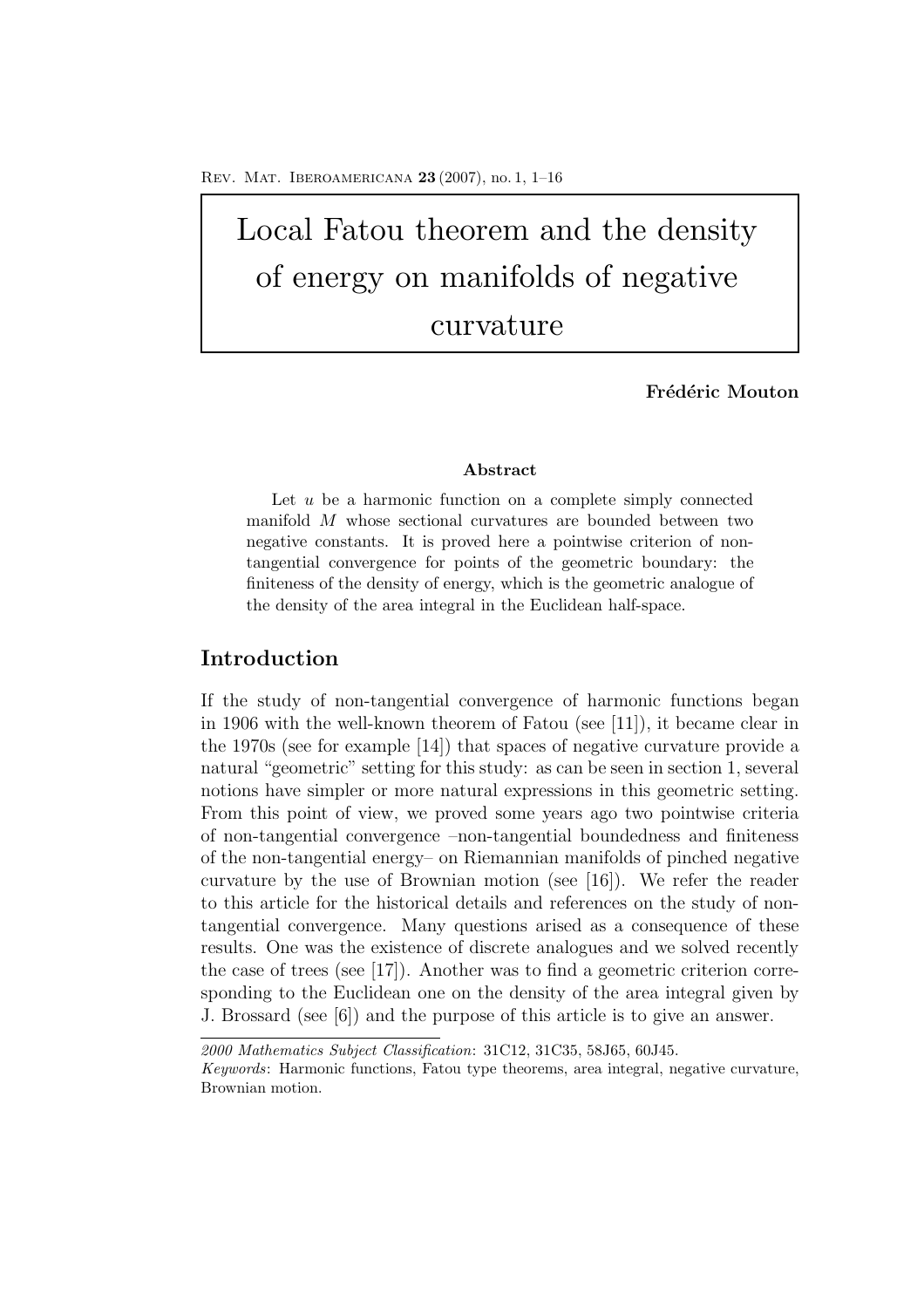In section 1, we recall that the geometric interpretation of the area integral is the non-tangential energy. In section 4, we introduce the density of energy as a geometric interpretation of the density of the area integral. Again, this geometric expression is simpler than the Euclidean one. In order to prove that the finiteness of this density implies almost everywhere the non-tangential convergence we first recall a local Fatou theorem due to Hitoshi Arai (see  $[4]$ ) in section 3. A new proof of that result is also given by refining arguments used in a previous work (see [16]). A straightforward corollary of this local Fatou theorem is a pointwise one: non-tangential boundedness from below is almost everywhere equivalent to non-tangential convergence. We then prove the main result in section 4 by a geometric interpretation of the proof of J. Brossard (see [6]), using for that some of our previous estimates. The geometric notions used along this article are introduced in section 1 and the probabilistic ones in section 2. This will be done briefly since the reader can refer to the previous article for more details (see [16]).

## **1. A geometric setting**

The idea of studying non-tangential convergence on spaces of negative curvature came from the following observation: if you consider the Euclidean half-space with the standard hyperbolic metric, several non-tangential notions have more natural expressions. The boundary becomes an ideal one –it is at infinity–, the rays become geodesic rays, non-tangential cones become tubular neighbourhoods of geodesic rays and the area integral becomes an energy –an integral of a gradient to the square. We will now introduce these notions in the more general setting of pinched negative curvature.

Let  $M$  be a complete simply connected Riemannian manifold whose sectional curvatures are bounded between two negative constants:

$$
-b^2 \le K \le -a^2 < 0.
$$

It has been known since Hadamard and Cartan that M is diffeomorphic to the open ball  $B^d$  with  $d = \dim M$ . Denote by  $\Delta$  the Laplace-Beltrami operator on  $M$  and by  $G$  the associated Green function. As shown by M.T. Anderson and R. Schoen (see [3]) and also A. Ancona (see [1]), the Martin boundary of  $M$ , defined by the Green kernels, and its geometric boundary, defined by the geodesic rays, agree. We will denote this unique *boundary* by ∂M.

There are natural measures on  $\partial M$  when dealing with harmonic functions and Brownian motion: the *harmonic measures*  $\mu_x$ ,  $x \in M$ , which can be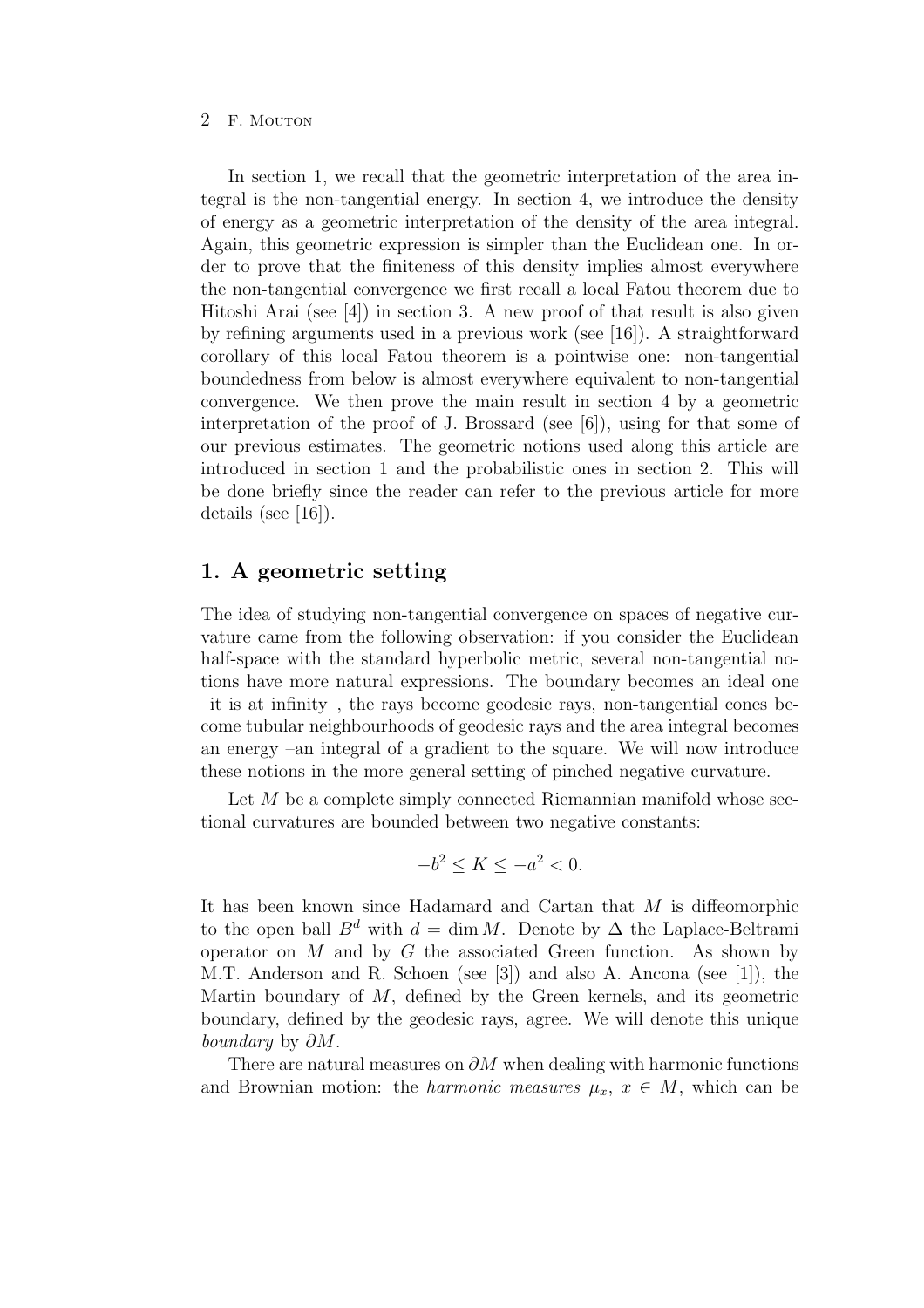defined either as exit laws of Brownian motion starting at  $x$  or by solving the Dirichlet problem at infinity (see [19]). We thus obtain a family  $\mu =$  $(\mu_x)_{x\in M}$  of equivalent measures and then a notion of  $\mu$ -*negligibility*. Fixing a basepoint  $o \in M$ , and defining the *Poisson Kernel*  $p_{\theta}(x)$  as limit of the Green kernels (normalised at o), we also have

$$
p_{\theta}(x) = (d\mu_x/d\mu_o)(\theta)
$$

(the Radon-Nykodim derivative).

Now let us define the non-tangential notions. Let  $\gamma_{\theta}$  be the geodesic ray from  $o$  to  $\theta \in \partial M$ . If  $c > 0$  and  $\theta \in \partial M$ , denote by

$$
\Gamma_c^{\theta} = \{ x \in M | d(x, \gamma_{\theta}) < c \}
$$

the *(non-tangential) tube* of *radius* c at θ. A sequence of points of M *converges non-tangentially* to  $\theta$  if it converges to  $\theta$  staying in a tube at  $\theta$ . A function u *converges non-tangentially* at  $\theta$  if, for all  $c > 0$ ,  $u(x)$  has a limit as x tends to  $\theta$  in  $\Gamma_c^{\theta}$ . The function u is said to be *non-tangentially bounded* at  $\theta$  if it is bounded on each  $\Gamma_c^{\theta}$ ,  $c > 0$ . The *non-tangential energy* of u on  $\Gamma_c^{\theta}$  is the quantity

$$
J_c^{\theta}(u) = \int_{\Gamma_c^{\theta}} |\nabla u(x)|^2 v_M(dx) = ||\nabla u||^2_{L^2(\Gamma_c^{\theta})},
$$

where  $v_M$  denotes the Riemannian volume on M. The function u is said to have a finite non-tangential energy at  $\theta$  if

$$
J_c^{\theta}(u) < +\infty \quad \text{for all } c > 0.
$$

The main result of our previous work (see [16]) is the following:

**Theorem 1** *Let* M *be a complete simply connected manifold of pinched negative curvature and* u *be a harmonic function on* M*. Then, for* µ*-almost all*  $\theta \in \partial M$ , the following properties are equivalent:

- *(i) The function* u *converges non-tangentially at* θ*.*
- *(ii) The function* u *is non-tangentially bounded at* θ*.*
- *(iii) The function* u *has a finite non-tangential energy at* θ*.*

The proof uses asymptotic Brownian notions as does the present work. They will be introduced in the next section.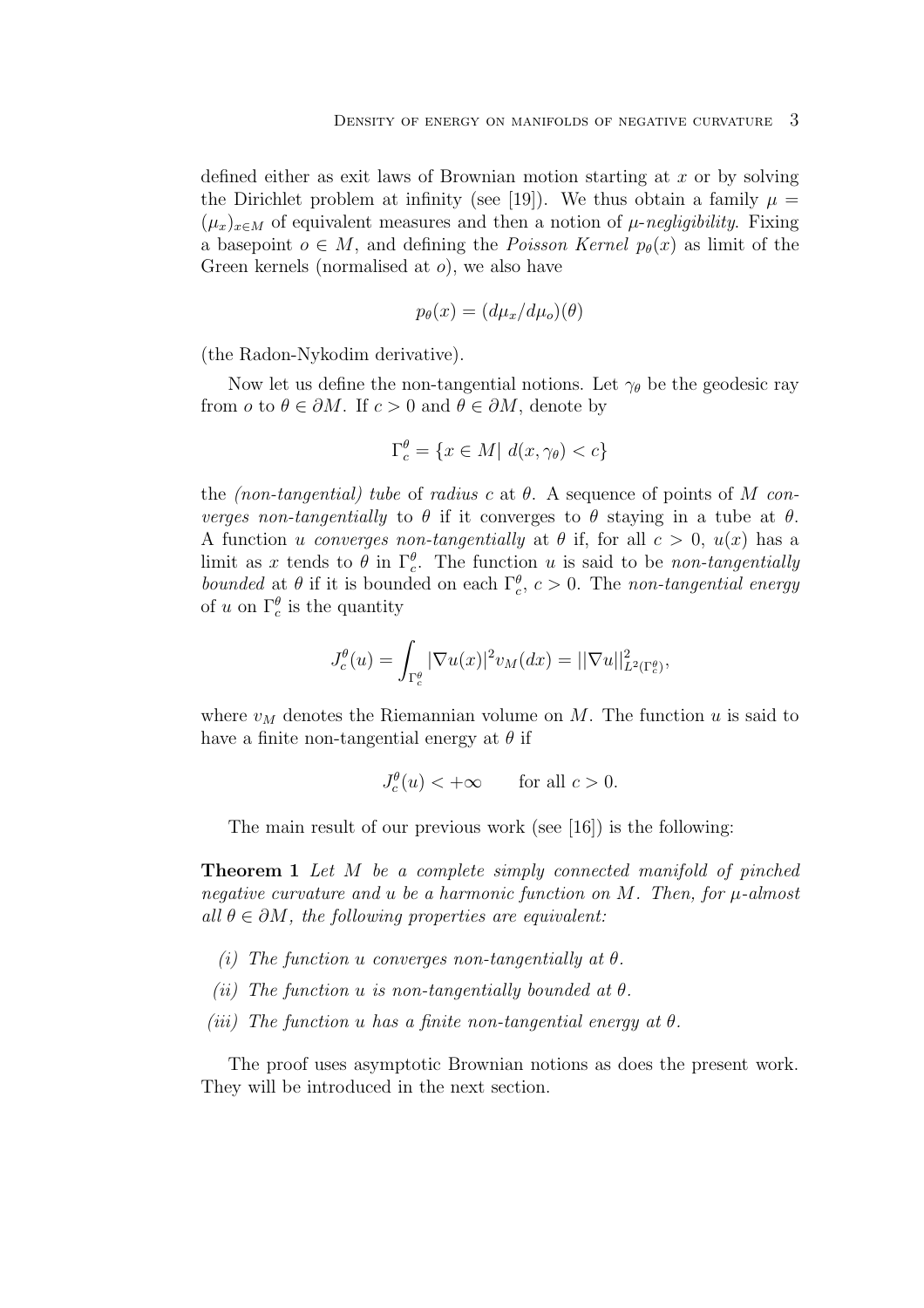## **2. Brownian motion and conditioning**

Let us denote by  $(X_t(\omega))_t$  the *Brownian motion* on M which is defined as the diffusion associated to the Laplace-Beltrami operator. It is known under our hypotheses on M that there is no explosion, *i.e.* the process is defined for all  $t > 0$ , and that Brownian motion converges almost surely to a point of  $\partial M$  (see [18]). It is possible to chose as probability space the canonical space  $\Omega = \mathcal{C}(\mathbb{R}_+, M)$  which is the space of continuous paths defined for  $t \geq 0$ . Then  $X_t(\omega) = \omega(t)$  and the law of Brownian motion is given by probabilities  $P_x, x \in M$  which are the probabilities obtained when Brownian motion starts at x. The above result can be now formulated as follows: for  $P_x$ -almost all  $\omega \in \Omega$ , there exists  $\theta \in \partial M$  such that

$$
\lim_{t \to +\infty} X_t(\omega) \quad \left( = \lim_{t \to +\infty} \omega(t) \right) = \theta.
$$

Denoting this limit by  $X_{\infty}(\omega)$ , the image law of  $P_x$  by  $X_{\infty}$  is the harmonic measure  $\mu_x$  as claimed in the last section.

By Doob's h-processes method, it is possible to condition Brownian motion to exit at a fixed point  $\theta \in \partial M$  (see [10]). We thus obtain a probability  $P_x^{\theta}$  on  $\Omega$  that verifies a strong Markov property and an asymptotic zero-one law (see [16]). We can reconstruct the probability  $P_x$  with these conditioned probabilities: for a suitable random variable  $F$ ,

(2.1) 
$$
E_x[F] = \int_{\partial M} E_x^{\theta}[F] \mu_x(d\theta).
$$

A fundamental formula is the following: if  $T$  is an almost surely finite stopping time and  $\mathcal{F}_T$  is the associated  $\sigma$ -algebra, then for a non-negative  $\mathcal{F}_T$ measurable function  $F$ ,

$$
E_x^{\theta}[F] = \frac{1}{p_{\theta}(x)} E_x[F \cdot p_{\theta}(X_T)].
$$

The asymptotic zero-one law implies that for a function  $u$  on  $M$  and a given point  $\theta \in \partial M$ , the quantity  $u(X_t)$  has a finite limit  $(t \to +\infty)$  with  $P_x^{\theta}$ -probability 0 or 1. In the second case we say that there is *Brownian convergence* of u at the point  $\theta$ . This definition does not depend on the point  $x$  and in the case of Brownian convergence the value of the limit depends on neither  $\omega$  nor x. It is possible to define in the same way notions of *Brownian boundedness* and *finiteness of the Brownian energy* and it is a straightforward consequence of martingale theorems that these three notions are  $\mu$ -almost everywhere equivalent when u is harmonic. However they are not equivalent to the corresponding non-tangential notions, which are stronger.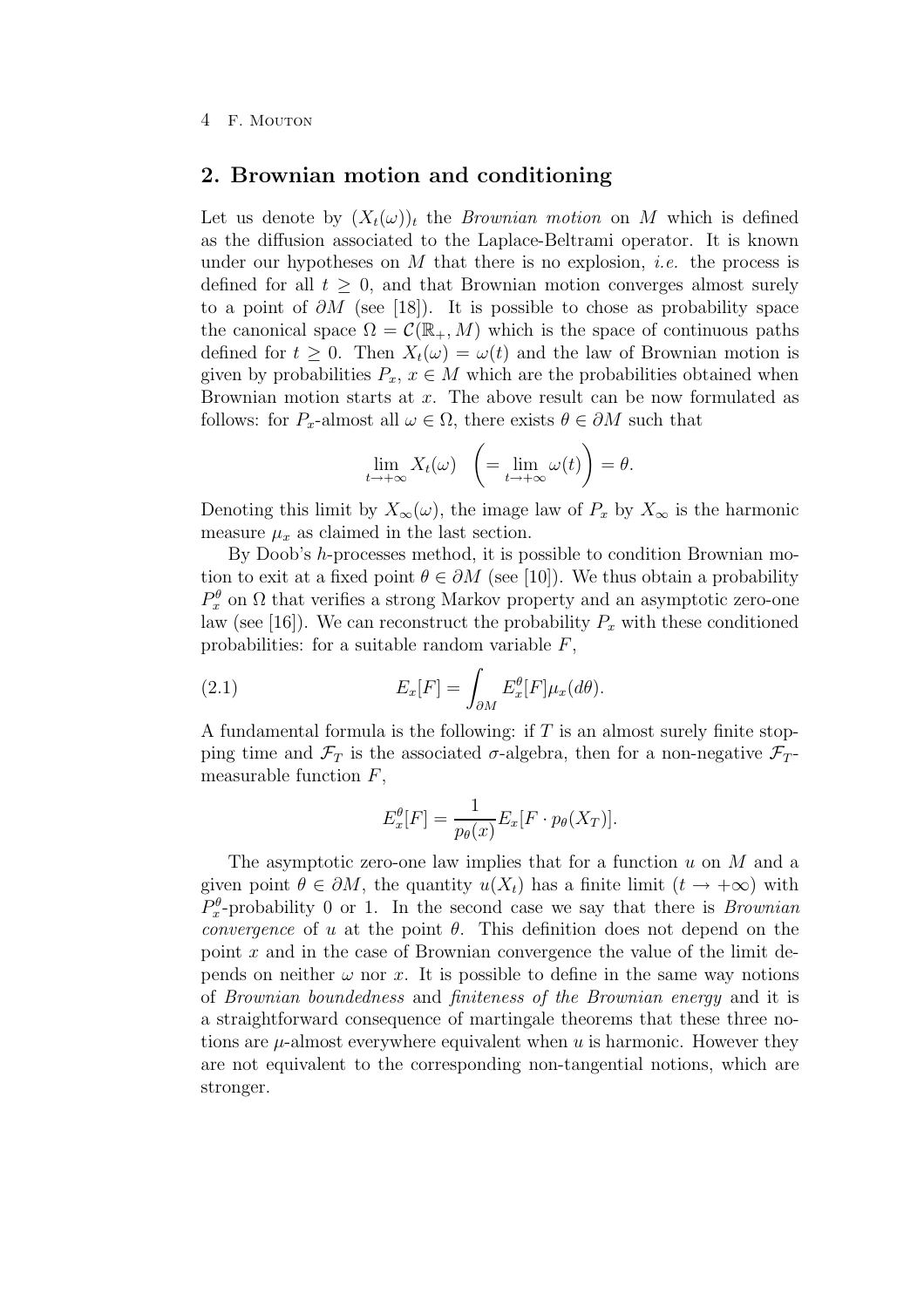## **3. Local and pointwise Fatou theorems**

We recall in this section a theorem which will be used for the proof of the criterion of the density of energy in section 4. We begin with a definition. If U is an open subset of M and θ a point of ∂M, θ is said to be *tangential* for U if the set  $\Gamma_c^{\theta} \setminus U$  is bounded for each  $c > 0$ .

The following result for admissible convergence in the sense of [4] is due to Hitoshi Arai (see [4]), who proved it by potential theoretic arguments. Later Patricio Cifuentes and Adam Korányi proved that admissible regions and non-tangential regions are equivalent (see [9]). Therefore as pointed out in [5], his result holds true for non-tangential convergence. We give here a different proof by the use of Brownian motion.

**Theorem 2 ("Local Fatou theorem", H. Arai)** *Let* U *be an open subset of* M*. If* u *is a non-negative harmonic function on* U *then for* µ*-almost all* θ *that is tangential for* U*, the function* u *converges non-tangentially at* θ*.*

To prove this theorem we will use two lemmas which generalise previous results (see [16]) and a proposition first proved by Alano Ancona in a potential theoretic setting (see [2]). A geometric-probabilistic proof of this proposition is given in the appendix.

**Lemma 1** Let U be an open subset of M. Then for  $\mu$ -almost all  $\theta$  that are tangential for U, Brownian motion "ends its life" in U  $P_o^{\theta}$ -almost surely *(i.e.*  $X_t \in U$  *for t big enough*).

**Lemma 2** *Let* U *be a connected open subset of* M *such that*  $o \in U$  *and let*  $\tau$ *be the time for which Brownian motion exits* U*. Then for* µ*-almost all* θ *that are tangential for* U,  $P_o^{\theta}[\tau = +\infty] > 0$ .

**Proposition 1 (A. Ancona)** *Consider a sequence of balls of fixed (positive)* radius whose centers converge non-tangentially to a point  $\theta \in \partial M$ .

Then Brownian motion meets  $P_o^{\theta}$ -almost surely an infinity of these balls.

**Proof of Lemma 1.** Let c be a fixed positive real. Let A be the set of tangential points for U and, for  $N \in \mathbb{N}$ , let

$$
A_N = \{ \theta \in \partial M \mid \Gamma_c^{\theta} \setminus U \subset B(o, N) \}.
$$

As A is the countable union of the  $A_N$ , it is sufficient to prove the required property for  $\mu$ -almost all  $\theta \in A_N$ , for each  $N \in \mathbb{N}$ . Let N be a fixed integer. It is known (see [16], corollaire 4.1) that for  $\mu$ -almost all  $\theta \in A_N$ , Brownian motion ends its life in  $\Gamma_c(A_N) = \bigcup_{\theta' \in A_N} \Gamma_c^{\theta'} P_o^{\theta}$ -almost surely. Let  $\theta$  be such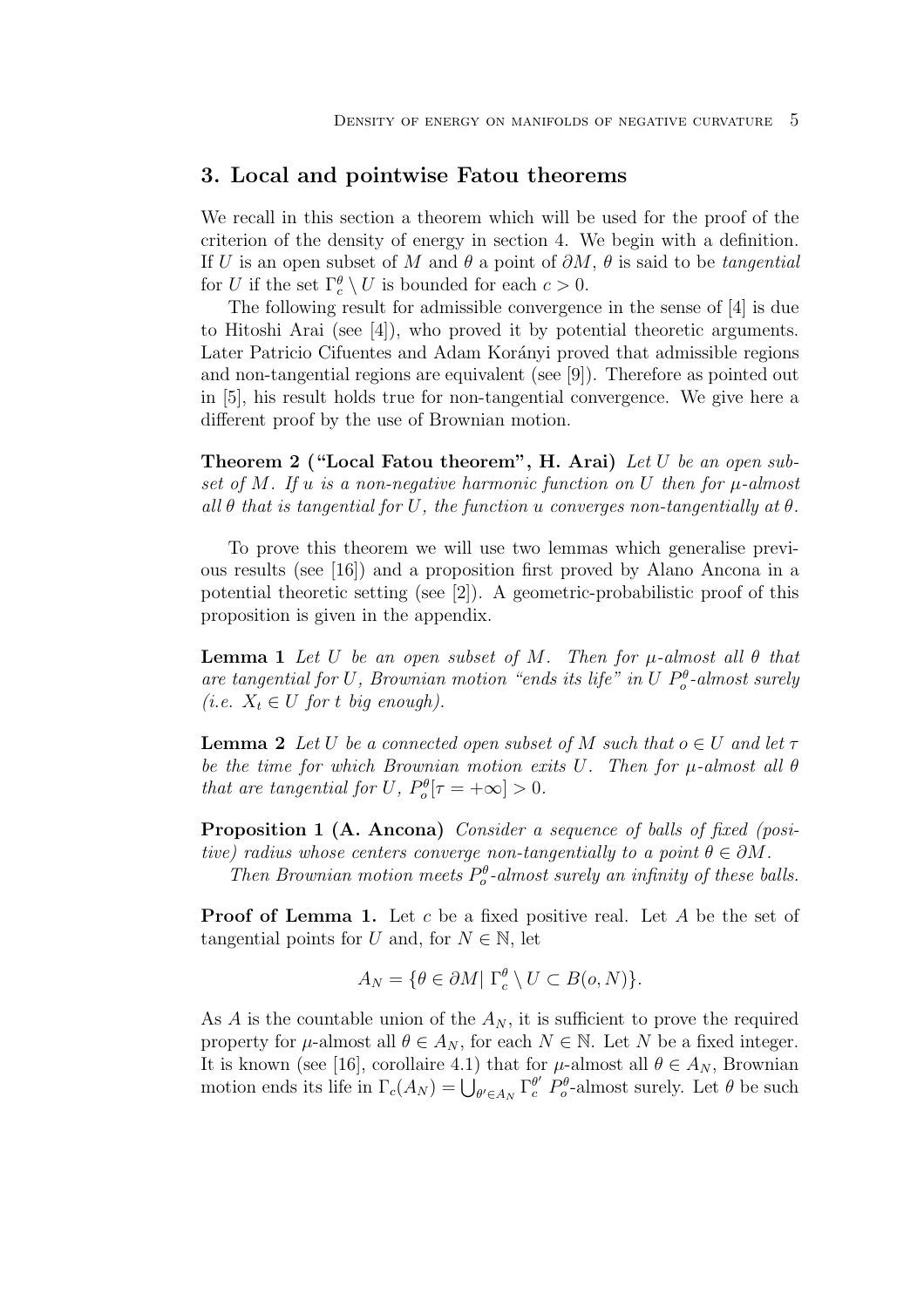#### 6 F. Mouton

a point. As Brownian motion goes to infinity  $P_o^{\theta}$ -almost surely, it leaves the ball  $B(o, N)$  and then ends its life in  $\Gamma_c(A_N) \setminus B(o, N)$  which is a subset of U. The property is then true for  $\mu$ -almost all  $\theta \in A_N$  and lemma 1 is proved.

**Proof of Lemma 2.** The proof is similar to one in our previous article (see [16, p. 496]) and uses the maximum principle, lemma 1 and the strong Markov property. Let us recall the sketch: the function  $h(x)$  $p_{\theta}(x)P_{x}^{\theta}[\tau = +\infty]$  is non-negative harmonic and therefore either identically zero or positive at each point by the maximum principle on the connected open set U. Let  $\tau_N$  denote the exit time of the ball  $B(o, N)$ . Then there exists N such that

 $P_o^{\theta}$ [" $X_t$  stays in U after  $\tau_N$ "] > 0,

because the monotonous union of these events is almost sure by lemma 1. Applying the strong Markov property at the stopping time  $\tau_N$  gives the positivity of h and the proof is completed.

We can now prove the theorem.

**Proof of Theorem 2.** As U is open, it has a countable number of connected components and we can assume without loss of generality that U is connected. We can also assume that  $o \in U$  (note that the empty set has no tangential points). Denote by  $\tau$  the exit time of the set U. It is well-known that  $(u(X_t))$  is a local martingale on  $[0, \tau)$  since u is harmonic. As u is nonnegative, the local martingales convergence theorem tells us that the local martingale converges  $P_o$ -almost surely. Then by formula 2.1, for  $\mu$ -almost all  $\theta \in \partial M$ ,  $u(X_t)$  converges  $P_o^{\theta}$ -almost surely. Combining this with lemma 2 gives that, for  $\mu$ -almost all  $\theta$  that are tangential for U,

$$
P_o^{\theta}["\tau = +\infty \text{ and } u(X_t) \text{ converges" } > 0.
$$

Let  $\theta$  be such a point. Consider the function  $\tilde{u}$  defined on the whole manifold M by  $\tilde{u}(x) = u(x)$  for  $x \in U$  and  $u(x) = 0$  otherwise. As the above probability is positive,  $\tilde{u}(X_t)$  converges with positive  $P_o^{\theta}$ -probability as t tends to  $+\infty$  and therefore  $P_o^{\theta}$ -almost surely by the asymptotic zero-one law (section 2): we therefore have Brownian convergence of  $\tilde{u}$  at  $\theta$ . Taking the logarithm, we have Brownian convergence of  $f = \ln(\tilde{u} + 1)$  at  $\theta$ . Let l denote the corresponding finite limit.

Let us fix  $c > 0$ . Since the function  $u + 1$  is harmonic and positive on  $U$ , the Cheng-Yau infinitesimal version of the Harnack inequality (see [8]) implies that  $\ln(u+1)$  and therefore f are uniformly continuous on  $\Gamma = \Gamma_{c+1}^{\theta} \setminus \Gamma$  $B(o, R)$ , provided R is chosen such that there exists an  $\eta$ -neighbourhood  $(\eta > 0)$  of  $\Gamma$  contained in U, which is possible because  $\theta$  is tangential.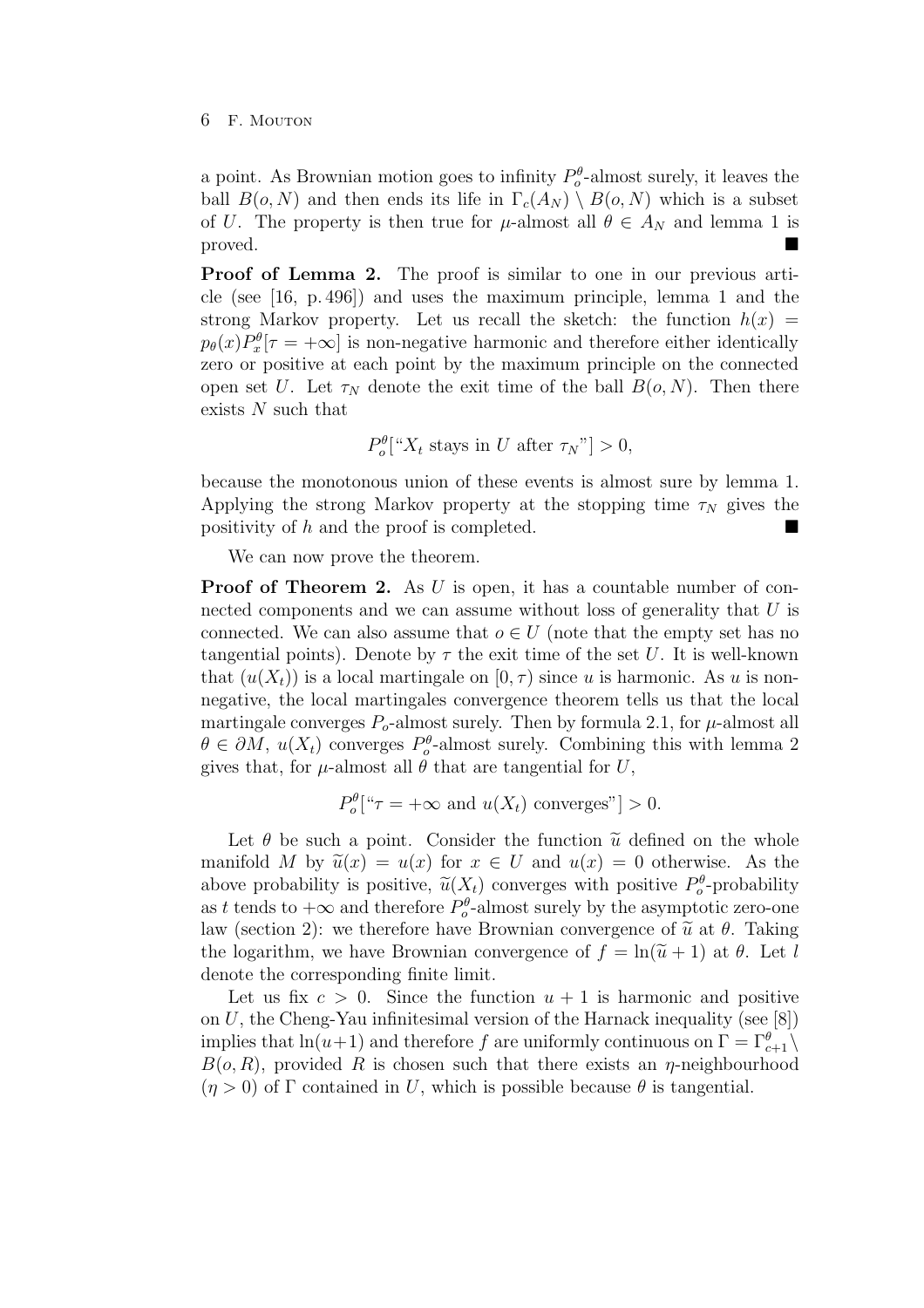As shown in [16], this uniform continuity along with the Brownian convergence above insures that the limit of  $f(x)$  at  $\theta$  in  $\Gamma_c^{\theta}$  exists and is l. Otherwise, there would exist  $\epsilon > 0$  and a sequence  $(x_n)$  in  $\Gamma_c^{\theta}$  such that  $\lim_n x_n = \theta$ and  $|f(x_n) - l| \geq \epsilon$  for all n. Without loss of generality,  $x_n$  can be taken to lie outside  $B(o, R+1)$  and therefore  $B(x_n, 1) \subset \Gamma$ . By uniform continuity of f on Γ, there exists  $0 < \alpha < 1$  such that for all  $x, y \in \Gamma$ ,  $|f(x) - f(y)| \leq \frac{\epsilon}{3}$ as soon as  $d(x, y) \leq \alpha$ . As  $x_n$  goes non-tangentially to  $\theta$ , the Brownian motion meets  $P_o^{\theta}$ -almost surely an infinity of  $B_n = B(x_n, \alpha)$  by proposition 1. Let now  $(X_t(\omega))$  be a  $P_o^{\theta}$ -generic Brownian path:  $\lim_{t\to+\infty} f(X_t(\omega)) = l$ and  $(X_t(\omega))$  meets an infinity of balls  $B_n$ . We can then choose a  $t_0$  such that  $|f(X_t(\omega)) - l| \leq \frac{\epsilon}{3}$  as soon as  $t > t_o$ . By compactness, truncated path  $(X_t(\omega))_{t\leq t_0}$  meets only a finite number of  $B_n$  and the path  $(X_t(\omega))_{t>t_0}$ therefore meets at least one ball  $B_{n_1}$ . We can then choose  $t_1 > t_0$  such that  $X_{t_1}(\omega) \in B_{n_1}$ , for which

$$
0 < \epsilon \le |f(x_{n_1}) - l| \le |f(x_{n_1}) - f(X_{t_1}(\omega))| + |f(X_{t_1}(\omega)) - l| \le \frac{2\epsilon}{3},
$$

a contradiction which proves that the limit of  $f(x)$  at  $\theta$  in  $\Gamma_c^{\theta}$  is l.

As this is true for any  $c > 0$ , on taking the exponential we see that the function u is non-tangentially convergent at  $\theta$ . Since this is true for  $\mu$ -almost all tangential  $\theta$ , the theorem is proved.

A consequence of this theorem is that non-tangential boundedness from below (or above) is a pointwise criterion of non-tangential convergence, which corresponds to a result of L. Carleson in the Euclidean case (see [7]):

**Corollary 1 ("Pointwise Fatou theorem", H. Arai)** *Let* M *be a complete simply connected manifold of pinched negative curvature and let* u *be a harmonic function on M*. Then, for  $\mu$ -almost all  $\theta \in \partial M$ , the following *properties are equivalent:*

- *(i) The function* u *converges non-tangentially at* θ*.*
- (*ii*) For all  $c > 0$ , *u is bounded from below on*  $\Gamma_c^{\theta}$ .
- (*iii*) There exists  $c > 0$  such that u *is bounded from below on*  $\Gamma_c^{\theta}$ .

**Proof of Corollary 1.** The only thing to prove is that *(iii)* implies *(i)*. Fix  $c > 0$  and, for  $N \in \mathbb{N}$ , let

$$
A_N = \{ \theta \in \partial M | \forall x \in \Gamma_c^{\theta}, u(x) \ge -N \}.
$$

By countable union, it is sufficient to prove that  $u$  converges non-tangentially at  $\mu$ -almost all points of  $A_N$ , for each  $N \in \mathbb{N}$ . Let N be a fixed integer. Take

$$
U = \bigcup_{\theta \in A_N} \Gamma_c^{\theta}.
$$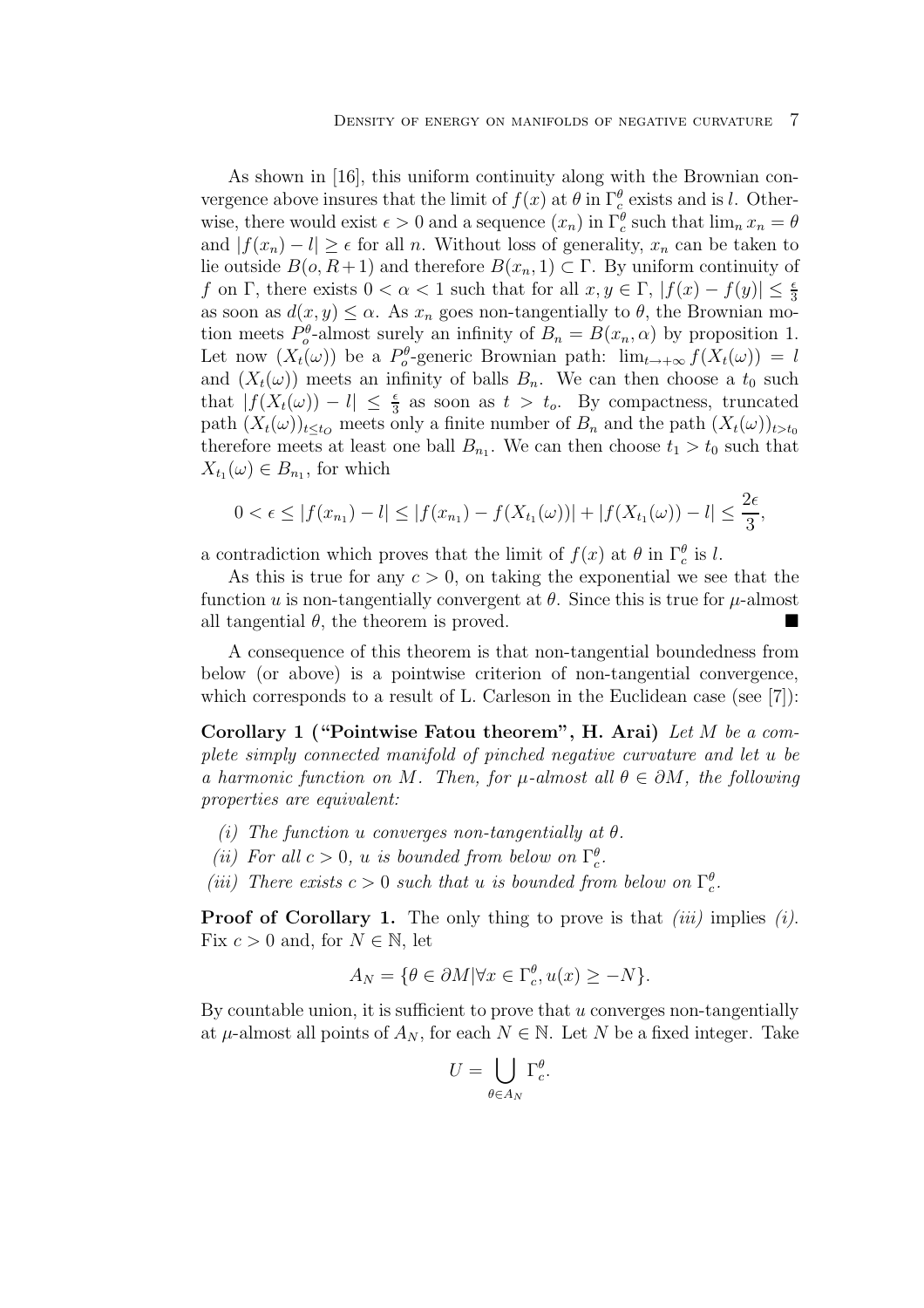The function  $u+N$  is non-negative harmonic on U and by theorem 2,  $u+N$ is non-tangentially convergent at  $\mu$ -almost all tangential points for U, and therefore so is the function u. It is known (see [16], corollaire 4.2) that  $\mu$ -almost all  $\theta \in A_N$  are tangential for U, which completes the proof.  $\blacksquare$ 

## **4. The density of the energy**

The density of the area integral for harmonic functions on the Euclidean half-space has been introduced in 1983 by R.F. Gundy (see [13] and [12]). It is defined by the formulas:

$$
D^{r}(x) = \frac{1}{2} \int_{\Gamma(x)} y^{1-\nu} \Delta |u-r| (dz) = \int_{\Gamma(x)} y^{1-\nu} |\nabla u(z)| \sigma_r(dz),
$$

where points of half-space  $\mathbb{R}^{\nu} \times (0, +\infty)$  are denoted by  $z = (x, y)$ ,  $\Gamma(x)$  is a non-tangential cone over x and  $\sigma_r$  is the hypersurface measure on the level set  $\{u=r\}$ .

Formulating these expressions with the hyperbolic metric, the term  $y^{1-\nu}$ disappears, which leads us to introduce in our geometric setting, for  $u$  harmonic,  $\theta \in \partial M$  and  $c > 0$ :

$$
D_c^r(\theta) = -\frac{1}{2} \int_{\Gamma_c^{\theta}} \Delta |u - r| (dx)
$$

and

$$
\widetilde{D}_c^r(\theta) = \int_{\Gamma_c^{\theta}} |\nabla u(x)| \sigma_r(dx),
$$

where  $\sigma_r$  is the hypersurface measure on  $\{u = r\}$ . The minus sign is due to the geometers' convention for the sign of  $\Delta$ . As in the Euclidean case, the positive measures  $-(1/2)\Delta |u-r|$  (recall that  $|u-r|$  is subharmonic) and  $|\nabla u| \sigma_r$  are equal as distributions outside singular points of u, and  $D_c^r(\theta) =$  $\widetilde{D}_c^r(\theta)$  for almost all  $r \in \mathbb{R}$  by Sard's theorem. J. Brossard has shown the equality for all  $r$  in the Euclidean case (see [6]). We will use only the first expression, which will be called *the density of the energy*, but it is the second which has given the name of "density": the geometric "co-area" formula gives, for a non-negative function  $f$  on  $\mathbb{R}$ , the equation

$$
\int_{\Gamma_c^{\theta}} f(u(x)) |\nabla u(x)|^2 v_M(dx) = \int_{\mathbb{R}} f(r) \left( \int_{\Gamma_c^{\theta}} |\nabla u(x)| \sigma_r(dx) \right) dr.
$$

Our goal is here to prove the following criterion of non-tangential convergence: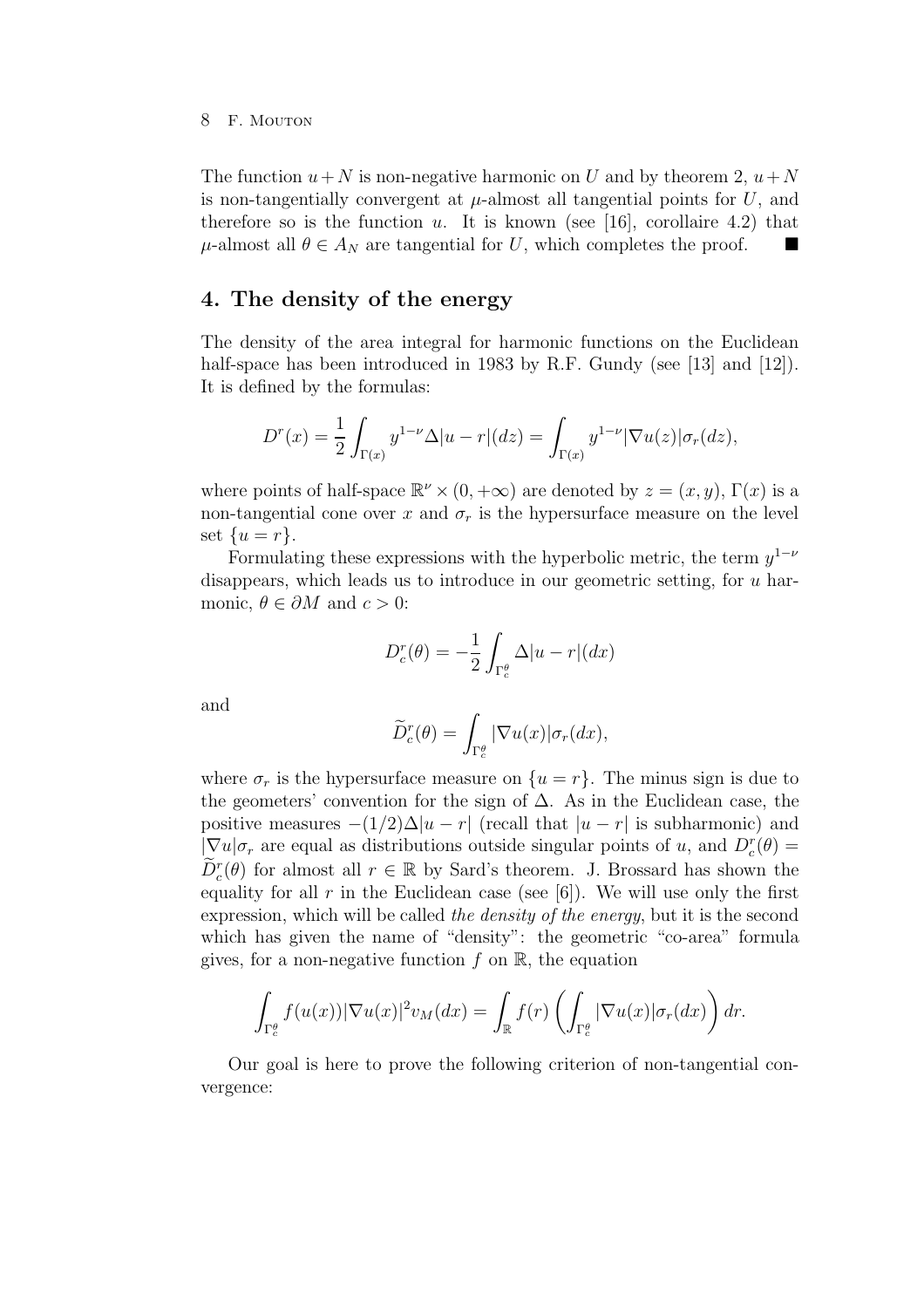**Theorem 3** *Let* M *be a complete simply connected manifold of pinched negative curvature,* u *a harmonic function on* M *and*  $c > 0$ .

*Then u is non-tangentially convergent at*  $\mu$ -*almost all*  $\theta$  *such that*  $D_c^0(\theta)$ *is finite.*

**Proof of Theorem 3.** As before, it is sufficient to prove for all  $N \in \mathbb{N}$  that u is non-tangentially convergent at  $\mu$ -almost all points of the set

$$
A_N = \{ \theta \in \partial M | D_c^0(\theta) \le N \}.
$$

By integration on  $A_N$ , we obtain

$$
N \ge \int_{A_N} D_c^0(\theta) \mu_o(d\theta) = -\frac{1}{2} \int_{A_N} \left( \int_{\Gamma_c^{\theta}} \Delta |u|(dx) \right) \mu_o(d\theta)
$$

which, with the notation  $\Gamma = \bigcup_{\theta \in A_N} \Gamma_c^{\theta}$  and  $H_c(x) = \{\theta \in \partial M | x \in \Gamma_c^{\theta}\}$ , is equal to

$$
-\frac{1}{2}\int_{\Gamma}\mu_o(H_c(x)\cap A_N)\Delta|u|(dx).
$$

This integral is finite and the idea is to "replace" the term  $\mu_o(H_c(x) \cap A_N)$ by a Green kernel, which will enable a Brownian interpretation. For that we use an estimate that can be found in our previous article (see [16], p. 499), which relies on the Harnack principle at infinity: if  $u_{A_N}$  is the bounded harmonic function defined by  $u_{A_N}(x) = P_x[X_\infty \in A_N]$  then there exists  $\alpha \in (0,1)$  and  $C,c' > 0$  such that  $\{u_{A_N} > \alpha\} \subset \Gamma$  and

$$
\forall x \in \{u_{A_N} > \alpha\} \setminus B(o, c'), \quad G(o, x) \leq C \cdot \mu_o(H_c(x) \cap A_N).
$$

For convenience, we will denote  $V = \{u_{A_N} > \alpha\}$ . As a consequence of the above estimates,

$$
-\int_{V\backslash B(o,c')}G(o,x)\Delta |u|(dx)<+\infty.
$$

We need now the following lemma, which will be proved later:

**Lemma 3** Let U be a bounded regular domain of M such that  $o \in U$ , let  $G_U$  *be the associated Green function, let*  $\tau$  *be the exit time of* U *and let* u *be a harmonic function on* M*. Then*

$$
E_o[|u(X_{\tau})|] = |u(o)| - \int_U G_U(o, x)\Delta|u|(dx).
$$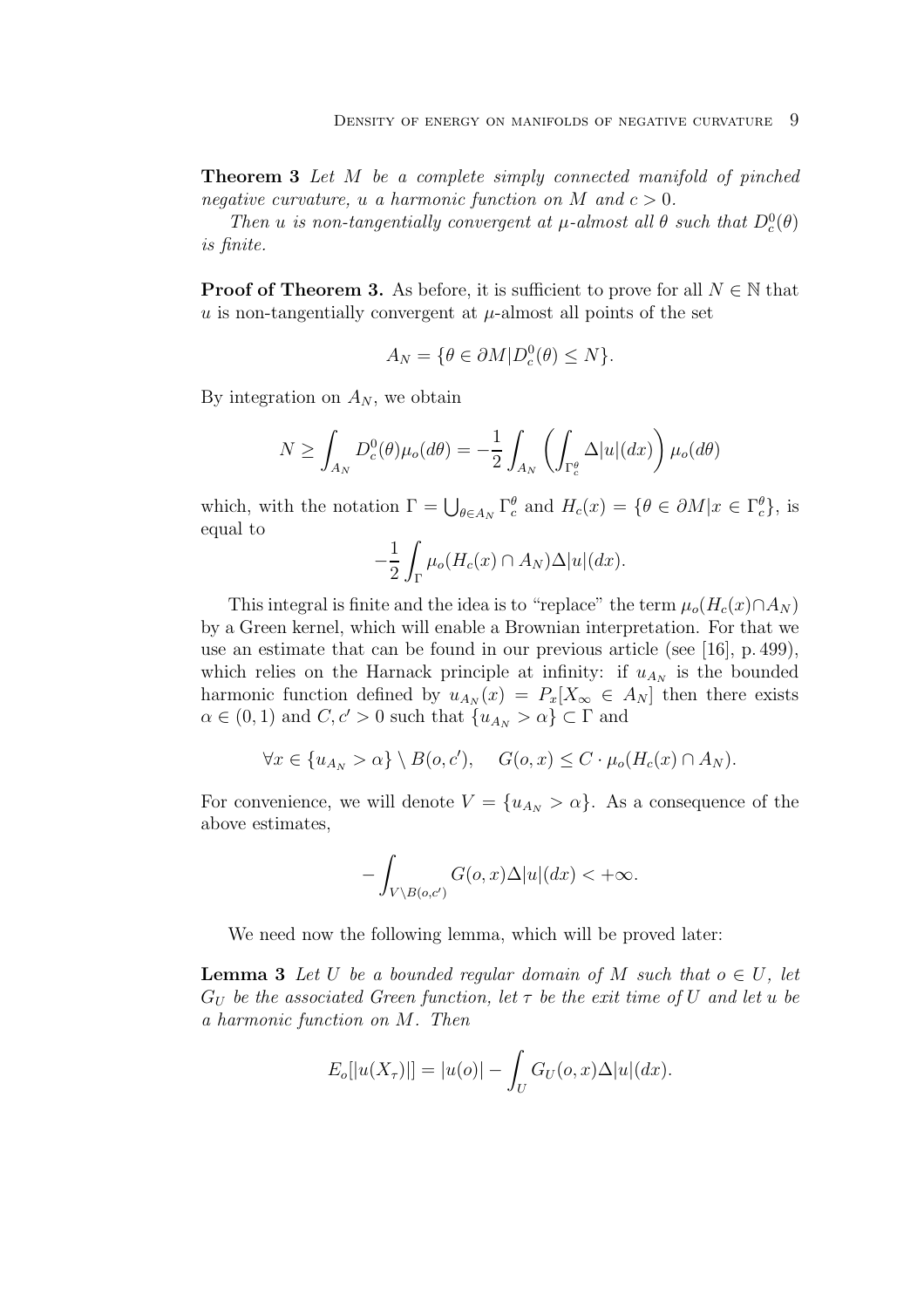Applying this lemma with  $U = B(o, c')$  gives

$$
-\int_{B(o,c')} G_{B(o,c')}(o,x)\Delta |u|(dx) < +\infty.
$$

On the other hand, the function  $f$  defined by

$$
f(x) = G(o, x) - G_{B(o, c')}(o, x)
$$

is positive harmonic on  $B(o, c')$  and can be extended continuously to  $\overline{B}(o, c')$ . Since  $-\Delta|u|$  is a positive measure which is finite on compact sets,

$$
-\int_{B(o,c')} f(x)\Delta|u|(dx) \le -\int_{\overline{B}(o,c')} f(x)\Delta|u|(dx) < +\infty,
$$
  

$$
-\int G(o,x)\Delta|u|(dx) < +\infty
$$

so

$$
-\int_{B(o,c')} G(o,x)\Delta|u|(dx) < +\infty
$$

and

$$
I = -\int_{V} G(o, x)\Delta |u|(dx) < +\infty.
$$

Applying lemma 3 for an increasing sequence of compact regular domains  $V_n$  such that  $\bigcup_n V_n = V$ , and using the fact that  $G_{V_n} \leq G$ , gives for all n:

 $E_o[|u(X_{\tau_n})|] \leq |u(o)| + I,$ 

where  $\tau_n$  is the exit time of  $V_n$ . So  $\sup_n E_o[|u(X_{\tau_n})|]$  is finite and a wellknown potential theoretic method (see [6], p. 307) gives a decomposition of  $u$  as the difference of two non-negative harmonic functions on  $V$ . By the local Fatou theorem (theorem 2), both converge non-tangentially at  $\mu$ -almost all tangential  $\theta$  for V, and therefore so does u. The classical convergence result for bounded harmonic functions (see  $[16]$ , théorème 4.1) tells us that  $u_{A_N}$  converges non-tangentially to 1 at  $\mu$ -almost all  $\theta \in A_N$ . Such a  $\theta$  is then tangential for  $V$  by definition of  $V$ . So  $u$  converges non-tangentially at  $\mu$ -almost all  $\theta$  of  $A_N$  and the proof is completed.

The proof of the lemma remains:

**Proof of Lemma 3.** Using the Green formula twice, as  $G_U(o, \cdot)$  vanishes on  $\partial U$ ,

$$
\int_{U} G_{U}(o, x) \Delta |u|(dx) = \int_{U} \Delta_{x} G_{U}(o, x) |u(x)| v_{M}(dx)
$$

$$
- \int_{\partial U} \frac{\partial_{x} G_{U}(o, x)}{\partial \vec{N}} |u(x)| v_{M}(dx)
$$

where  $\vec{N}$  is the interior normal to  $\partial U$ .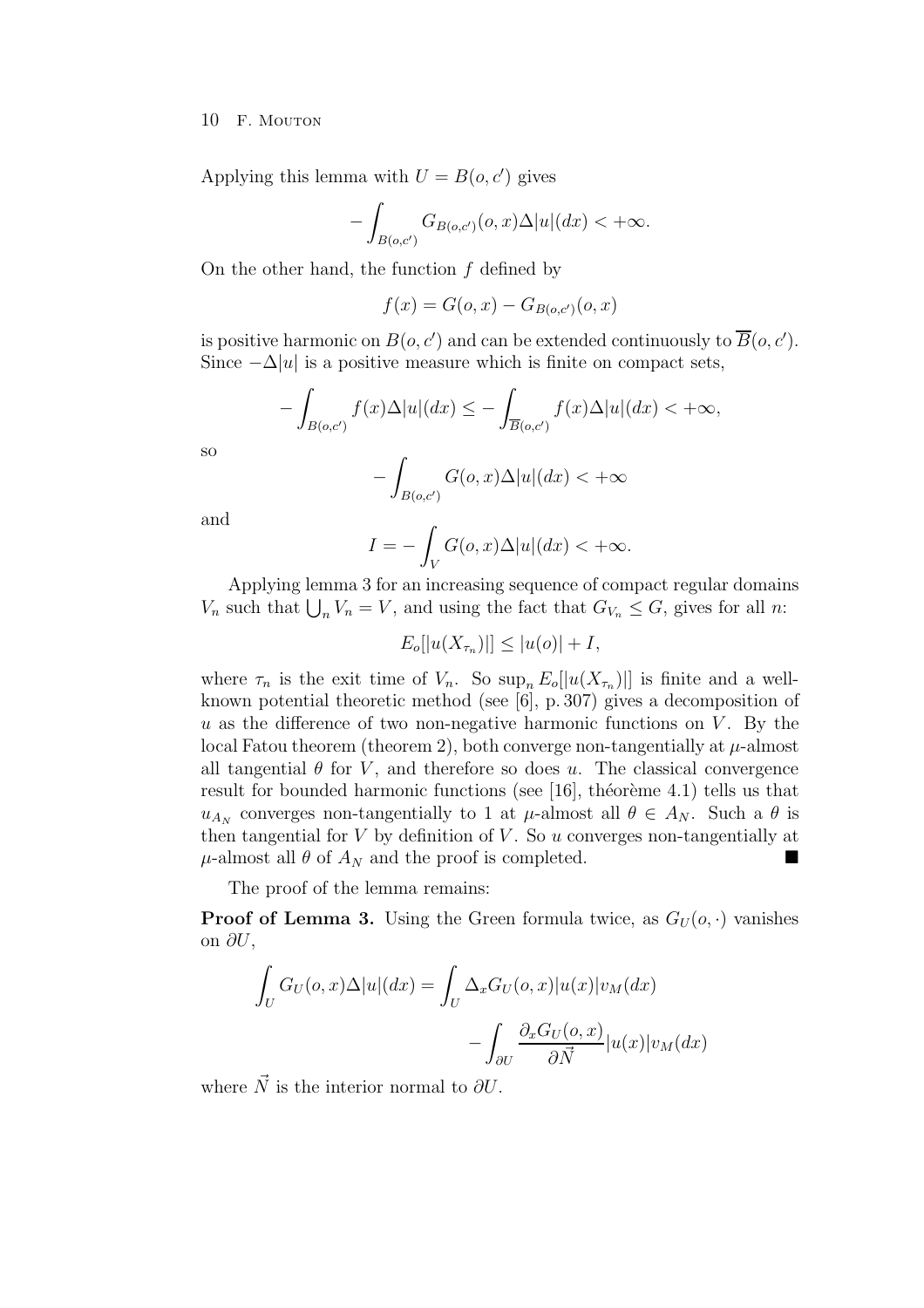By definition of the Green function,

$$
\int_U \Delta_x G_U(o, x) |u(x)| v_M(dx) = |u(o)|
$$

and it is known that  $\frac{\partial_x G_U(o,x)}{\partial \vec{N}} v_M$  is equal to the harmonic measure of U starting at o. Then

$$
\int_U G_U(o, x) \Delta |u|(dx) = |u(o)| - \int_{\partial U} |u(x)| \mu_o^U(dx) = |u(o)| - E_o[|u(X_\tau)|].
$$

# **Appendix**

Here we give a geometric-probabilistic proof of Ancona's result (proposition 1):

*For a sequence of balls of fixed positive radius whose centers converge*  $non-tangentially to  $\theta \in \partial M$ , Brownian motion meets  $P_o^{\theta}$ -almost surely an$ *infinity of balls.*

We will need the two following Harnack type propositions. The first one is the usual Harnack property for balls. It is a direct consequence of Cheng-Yau infinitesimal Harnack inequality (see [8]).

**Proposition 2 ("Harnack property for balls")** *Let* r *and* R *be two radii such that*  $0 < r < R$ *. There exists a constant*  $C_1$  *depending only on dimension of* M *and the lower bound of the curvature such that, for all*  $x \in M$  *and all positive harmonic function* u *on*  $B(x, R)$ *, we have* 

$$
\sup_{z \in \overline{B}(x,r)} u(z) \le C_1 \cdot \inf_{z \in \overline{B}(x,r)} u(z).
$$

The second one is the Harnack principle at infinity, which is the key step used in the identification of geometric and Martin boundaries (see [3], [1]).

We introduce some notations. For  $x \in M$ , a tangent vector  $\xi \in T_xM$ and an angle  $\alpha$ , we denote by  $\Lambda(x,\xi,\alpha)$  the open cone of vertex x, direction  $\xi$  and angle  $\alpha$  *i.e.* the union of all (open) geodesic rays starting at x and whose angles with respect to  $\xi$  are smaller than  $\alpha$ . We denote by

$$
\overline{\Lambda}(x,\xi,\alpha)
$$

the corresponding closed cone (not the same as the closure  $\overline{\Lambda(x,\xi,\alpha)}$  of the cone in  $\overline{M}$ ) and by

$$
T(x,\xi,\alpha) = \overline{\Lambda}(x,\xi,\alpha) \setminus B(x,1)
$$

the corresponding truncated closed cone.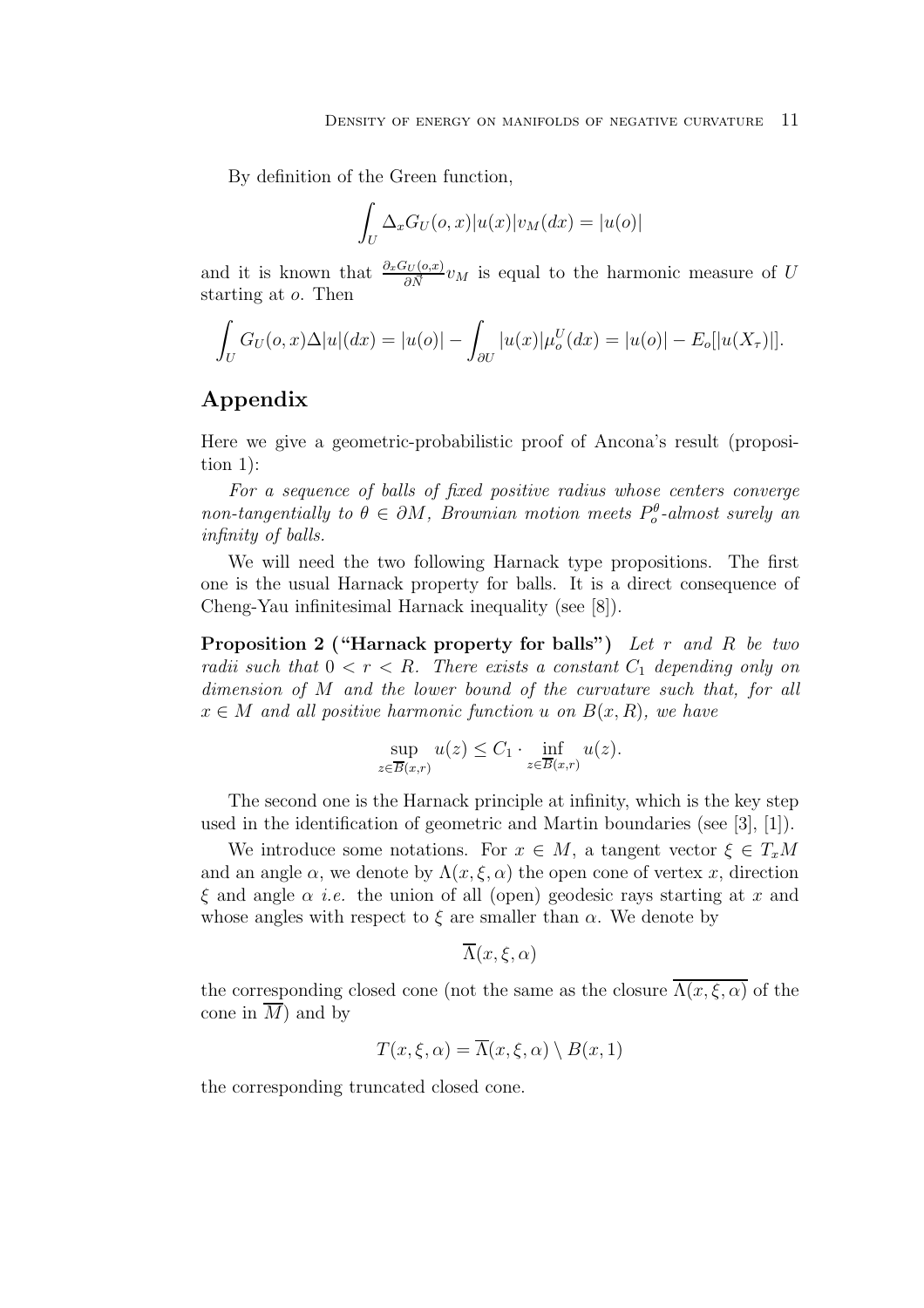**Theorem 4 ("Harnack principle at infinity")** Let  $\alpha \in (0, \pi/2)$  be an *acute angle. There exists a constant*  $C_2$  *depending only on the dimension of* M and curvature bounds such that for all  $x \in M$  and  $\xi \in T_xM$  we have the *following property:*

*If* u and v are two positive harmonic functions on  $\Lambda(x,\xi,\alpha)$ , having *limit* 0 *at infinity (for the topology of*  $\overline{M}$ *), then* 

$$
\sup_{z \in T} \frac{u(z)}{v(z)} \le C_2 \cdot \inf_{z \in T} \frac{u(z)}{v(z)},
$$

*where*  $T = T(x, \xi, \alpha/2)$ *.* 

Using these results, we will first prove the following technical lemma which invites comparison with Ancona's probabilistic interpretation of the Harnack principle at infinity (see [1]):

**Lemma 4** *Given an acute angle*  $\alpha \in (0, \pi/2)$  *and a radius*  $R > 1$ *, there exists a constant* C<sup>3</sup> *depending only on the dimension of* M *and curvature bounds such that:*

*If a compact* K *of* M,  $y, z \in M$ ,  $\xi \in T_yM$  *and*  $\theta \in \partial M$  *verify the four following properties*

- $K \cap \Lambda(u, \xi, \alpha) = \emptyset$
- $K \subset \overline{B}(y,R)$
- $z \in T(y, \xi, \alpha/2)$
- $\bullet$   $\theta \notin \overline{\Lambda(y,\xi,\alpha)}$

*then, for all*  $x \in T(y, \xi, \alpha/2) \cap \overline{B}(y, R)$ ,

 $P_z^{\theta}$ [" $X_t$  meets  $K$ "]  $\geq C_3 \cdot P_x$ [" $X_t$  meets  $K$ "].

**Proof of Lemma 4.** Let  $C_1$  be the constant obtained using the Harnack property for balls with radii R and  $2R$ , and  $C_2$  the constant obtained using the Harnack principle at infinity with angle  $\alpha$ . These constants depend only on dimension of M and curvature bounds.

Let  $x \in T(y,\xi,\alpha/2) \cap \overline{B}(y,R)$ . The function  $f: w \mapsto P_w[{}^u X_t$  meets  $K^v$ is known to be harmonic (using the strong Markov property for example). Let  $\tau$  be the exit time of  $K^c$ , which is  $+\infty$  if the trajectory doesn't meet K. By definition of the conditional probability  $P_z^{\theta}$ ,

$$
P_z^{\theta}[^{\alpha}X_t \text{ meets } K^{\gamma}] = E_z^{\theta}[\mathbf{1}_K(X_{\tau})] = \frac{1}{p_{\theta}(z)} E_z[\mathbf{1}_K(X_{\tau})p_{\theta}(X_{\tau})].
$$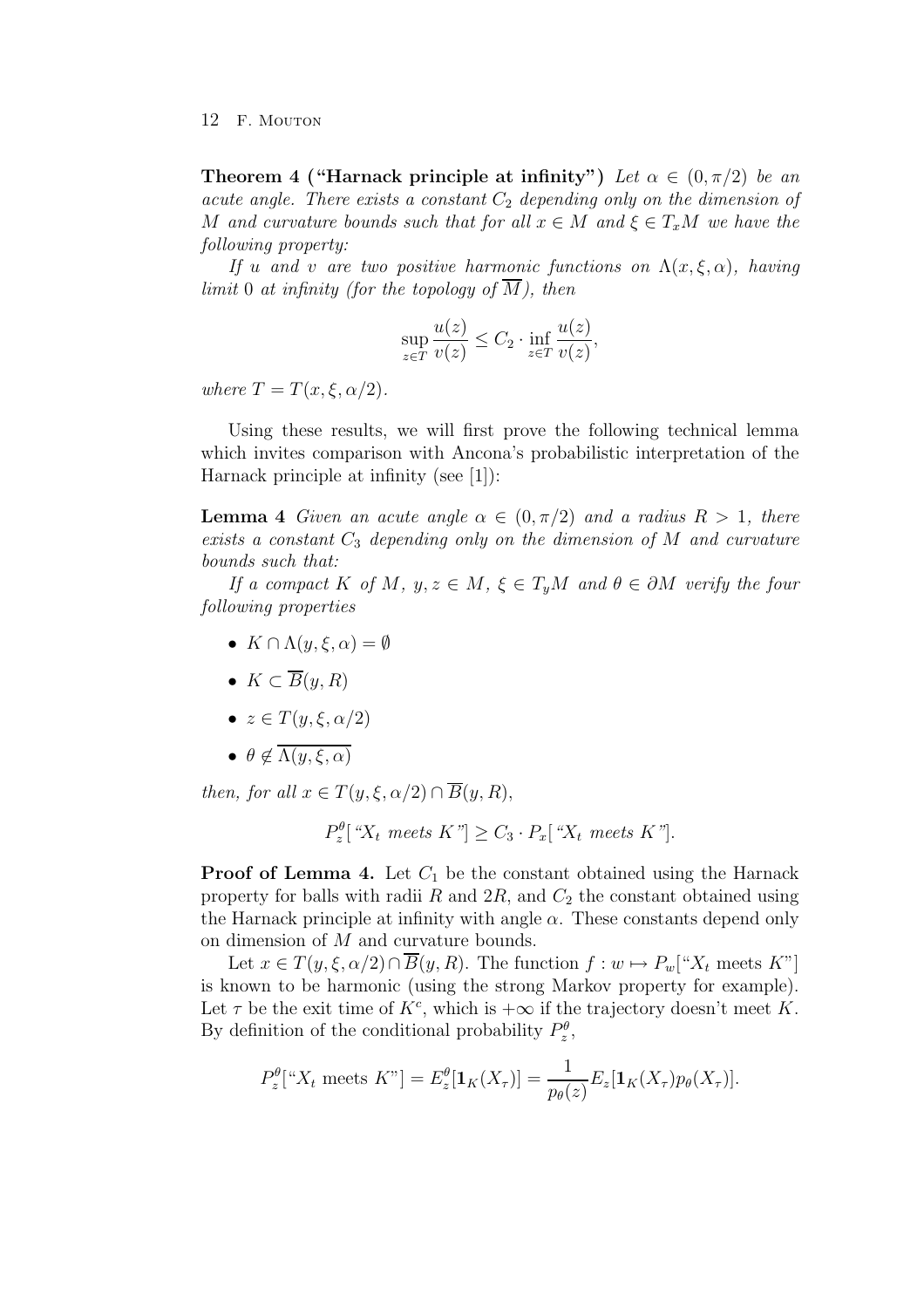In the case of  $\mathbf{1}_K(X_\tau) \neq 0$ ,  $X_\tau \in K$ , so x and  $X_\tau$  are both in  $\overline{B}(y,R)$ . As  $p_{\theta}$  is positive harmonic on  $B(y, 2R)$  (since it is so on M), the Harnack property for balls gives us

$$
P_z^{\theta}[^{\alpha}X_t \text{ meets } K^{\gamma}] \geq C_1 \cdot \frac{p_{\theta}(x)}{p_{\theta}(z)} \cdot f(z) = C_1 \cdot f(x) \left(\frac{p_{\theta}(x)}{f(x)}\right) \left(\frac{f(z)}{p_{\theta}(z)}\right).
$$

The functions  $p_{\theta}$  and f are harmonic on the cone  $\Lambda(y,\xi,\alpha)$  and their restrictions on the cone tend to 0 at infinity (since  $\theta \notin \Lambda(y,\xi,\alpha)$ ). As x and z are in  $T(y,\xi,\alpha/2)$ , the Harnack principle gives us

$$
\left(\frac{p_{\theta}(x)}{f(x)}\right)\left(\frac{f(z)}{p_{\theta}(z)}\right) \geq C_2,
$$

which completes the proof of lemma 4.

A consequence of that lemma is the following:

**Corollary 2** *Fix*  $z \in M$  *and*  $\theta \in \partial M$ *. Let*  $(K_n)$  *be a sequence of compact sets of* M *such that there exist an angle*  $\alpha \in (0, \pi/2)$ *, a radius*  $R > 1$  *and a sequence*  $(y_n, \xi_n)$  *in* TM for which the hypotheses of lemma 4 are satisfied *for all* n*.*

*Let*  $(x_n)$  *be a sequence in* M *such that*  $x_n \in T(y_n, \xi_n, \alpha/2) \cap \overline{B}(y_n, R)$  *for all* n*, and verifying*

$$
\inf_{n} P_{x_n} \left[ \, ^{a}X_t \text{ meets } K_n \, ^{v} \right] > 0.
$$

*Then we have*

 $P_z^{\theta}$  [" $X_t$  meets an infinity of  $K_n$ "] > 0.

*Moreover, if for each ball* B,  $K_n \cap B = \emptyset$  *for* n *large enough, the above probability is* 1*.*

**Proof of Corollary 2.** Let  $A_n$  be the event " $X_t$  meets  $K_n$ ". As a direct consequence of lemma 4,

$$
\inf_n P_z^{\theta}[A_n] > 0
$$

and

$$
P_z^{\theta}[\limsup_n A_n] = \inf_n P_z^{\theta}[\bigcup_{k \ge n} A_k] \ge \inf_n P_z^{\theta}[A_n] > 0,
$$

which proves the first assertion.

If the  $K_n$  exit each ball, the event " $X_t$  meets an infinity of  $K_n$ " is asymptotic (see [16]) and its probability is 1 by the zero-one law.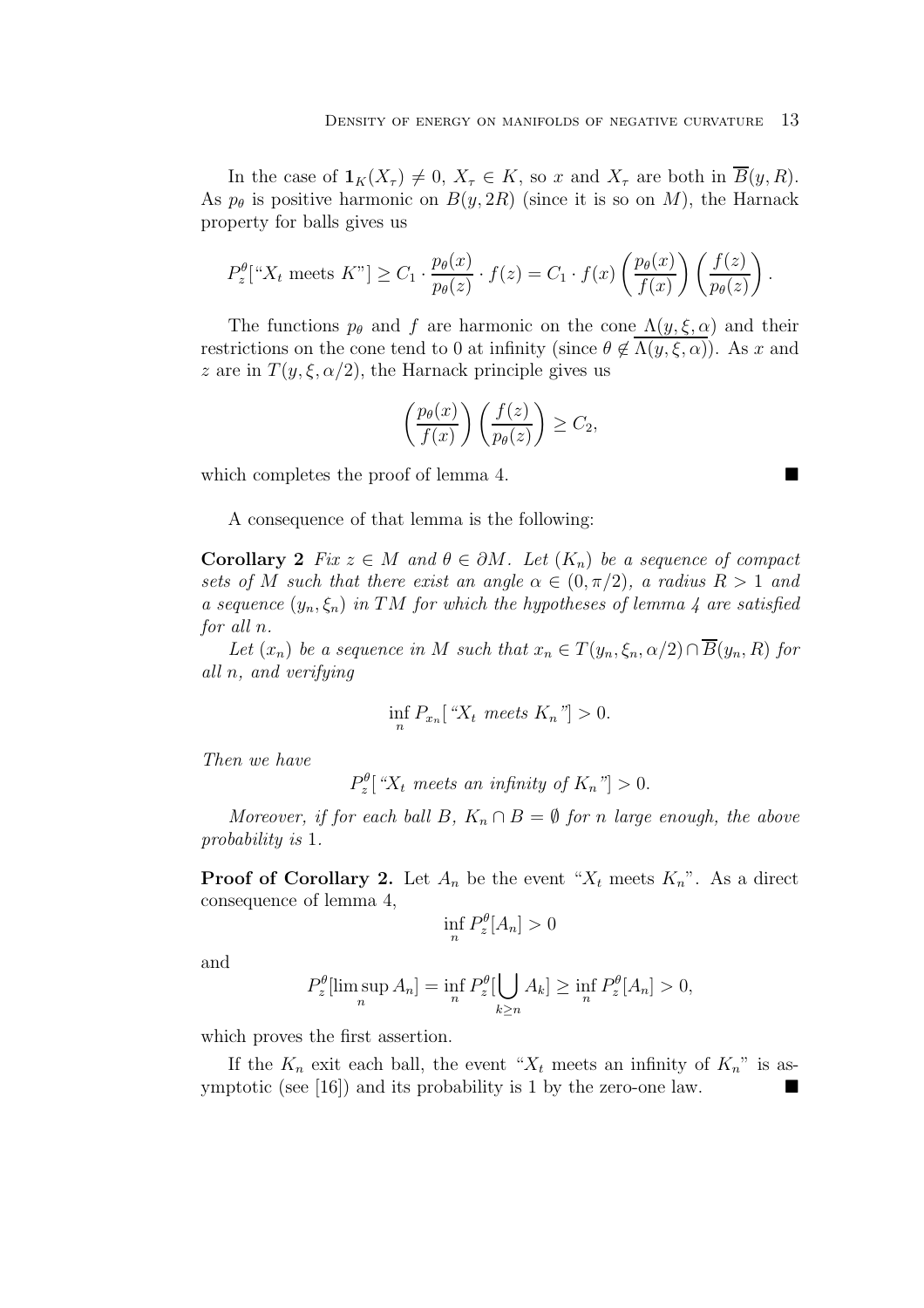**Proof of Proposition 1.** We can now prove Ancona's property. It can be supposed without loss of generality that the balls are closed (by taking closed balls of smaller radius). Let us denote by  $B_n$  the balls and by r their radius. It can also be supposed that  $d(z, B_n) \geq 1$  for all n since the centers converge to infinity. In order to apply the corollary above with  $K_n = B_n$ , we construct first the pairs  $(y_n, \xi_n)$ . Let  $\gamma_n$  be the geodesic segment from  $B_n$ 's center to z,  $y_n$  be the intersection of  $\gamma_n$  and  $B_n$ 's boundary and  $\xi_n$  be the vector of  $T_{u_n}M$  pointing toward z.

It remains to choose the angle  $\alpha$  and the radius R. Let  $R = 2r + 1$ . The first, second and third hypothesis of lemma 4 are easily checked. The fourth will be verified for large n by appropriate choice of  $\alpha$ .

The points  $y_n$  converge non-tangentially to  $\theta_1$  hence stay at a bounded distance c of the geodesic ray ( $z\theta$ ). The angle  $\widehat{y_nz\theta}$  tends to zero as n goes to infinity and so is acute for  $n$  large, which can be supposed true for all  $n$ without loss of generality. It implies that the projection  $t_n$  of  $y_n$  onto the geodesic line defined by z and  $\theta$  lies between z and  $\theta$  *i.e.* on the ray ( $z\theta$ ). It can be shown (see [15]) by classical techniques using Toponogov's theorem that the angle  $zy_n\theta$  is greater than or equal to the analogous angle of an ideal triangle of finite side length  $d(y_n, z)$  and height  $d(y_n, t_n)$  in the model of constant curvature  $-b^2$ . This analogue angle is itself greater than or equal to the angle  $\beta$  of a right-angled ideal triangle of finite side length c in the same model (as  $d(y_n, t_n) \leq c$ ). We choose  $\alpha = \beta/2$  which implies  $zy_n\theta > \alpha$ and hence  $\theta \notin \Lambda(y_n, \xi_n, \alpha)$ .

To apply the corollary, it will be enough to choose  $x_n$ . Let  $x_n$  be the point on the geodesic segment  $\gamma_n$  at distance 1 from  $y_n$  *i.e.* on the boundary of  $T(y_n, \xi_n, \alpha/2)$ . Then

$$
P_{x_n}["X_t \text{ meets } B_n"] \ge P_{x_n}["X_t \text{ leaves } B(x_n, 1+r) \text{ by } S(x_n, 1+r) \cap B_n"]
$$
.

The curvature being pinched, there exists  $\gamma > 0$  depending only upon r and the curvature bounds, such that  $B_n \cap S(x_n, 1 + r)$  contains the intersection of  $S(x_n, 1 + r)$  and a cone of angle  $\gamma$  and vertex  $x_n$ . By a known property of quasi-isotropy of harmonic measures (see [15]), the probability of leaving  $B(x_n, 1+r)$  by that cone is more than a positive constant independent on n, which proves that

$$
\inf_n P_{x_n}[^{\alpha}X_t \text{ meets } B_n"] > 0.
$$

As the  $B_n$  exit from each fixed ball, applying the corollary finishes the proof.

**Thanks.** I am very grateful to Jean Brossard for all the discussions we have had and will have.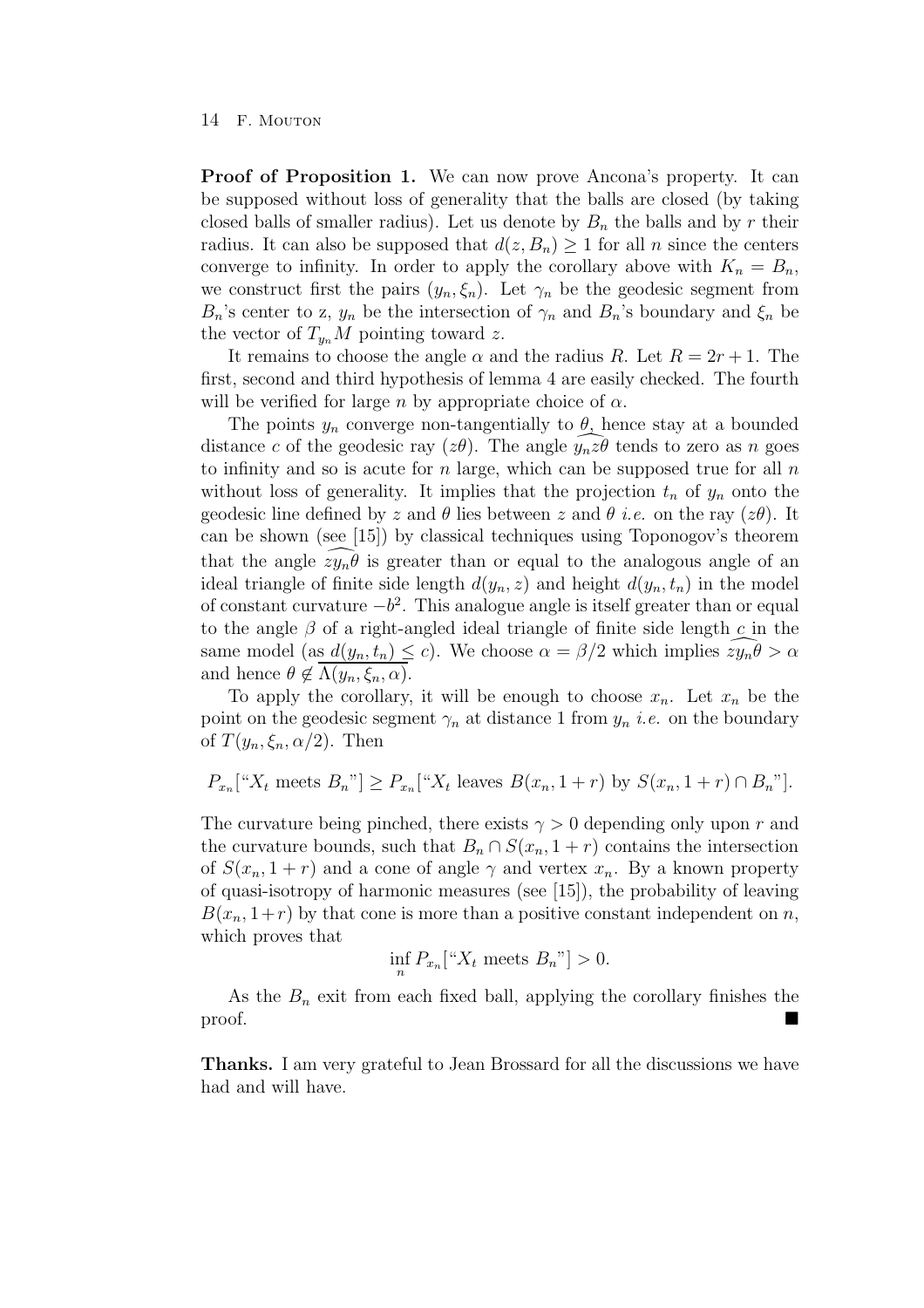## **References**

- [1] Ancona, A.: Negatively curved manifolds, elliptic operators and the Martin boundary. *Ann. of Math. (2)* **125** (1987), 495–536.
- $[2]$  ANCONA, A.: Théorie du potentiel sur les graphes et les variétés. In *École d'*été de Probabilités de Saint-Flour XVIII–1988, 1–112. Lecture Notes in Math. **1427**. Springer, Berlin, 1990.
- [3] Anderson, M. T. and Schoen, R.: Positive harmonic functions on complete manifolds of negative curvature. *Ann. of Math. (2)* **121** (1985), 429–461.
- [4] ARAI, H.: Boundary behavior of functions on complete manifolds of negative curvature. *Tohoku Math. J. (2)* **41** (1989), 307–319.
- [5] Arai, H.: Hardy spaces, Carleson measures and a gradient estimate for the harmonic functions on negatively curved manifolds. In *Taniguchi Conference on Mathematics Nara '98*, 1–49. Adv. Stud. Pure Math. **31**. Math. Soc. Japan, Tokyo, 2001.
- [6] BROSSARD, J.: Densité de l'intégrale d'aire dans  $\mathbb{R}^{n+1}_+$  et limites non tangentielles. *Invent. Math.* **93** (1988), 297–308.
- [7] Carleson, L.: On the existence of boundary values for harmonic functions in several variables. *Ark. Mat.* **4** (1962), 393–399.
- [8] Cheng, S.-Y. and Yau, S.-T.: Differential equations on Riemannian manifolds and their geometric applications. *Comm. Pure Appl. Math.* **28** (1975), 333–354.
- [9] CIFUENTES, P. AND KORÁNYI, A.: Admissible convergence in Cartan-Hadamard manifolds. *J. Geom. Anal.* **11** (2001), 233–239.
- [10] Doob, J. L.: Conditional brownian motion and the boundary limits of harmonic functions. *Bull. Soc. Math. France* **85** (1957), 431–458.
- [11] Fatou, P.: S´eries trigonom´etriques et s´eries de Taylor. *Acta Math.* **30** (1906), 335–400.
- [12] GUNDY, R.F. AND SILVERSTEIN, M.L.: The density of the area integral  $\lim_{n \to \infty} \mathbb{R}^{n+1}$ . *Ann. Inst. Fourier (Grenoble)* **35** (1985), 215–229.
- [13] GUNDY, R. F.: The density of the area integral. In *Conference on harmonic analysis in honor of Antoni Zygmund, vol. I, II (Chicago, Ill., 1981)*, 138–149. Wadsworth Math. Ser.. Wadsworth, Belmont, CA, 1983.
- [14] KORÁNYI, A. AND PUTZ, R. B.: Local Fatou theorem and area theorem for symmetric spaces of rank one. *Trans. Amer. Math. Soc.* **224** (1976), 157–168.
- [15] Mouton, F.: *Convergence non-tangentielle des fonctions harmoniques en courbure n´egative*. PhD Thesis, Grenoble, 1994.
- [16] Mouton, F.: Comportement asymptotique des fonctions harmoniques en courbure n´egative. *Comment. Math. Helv.* **70** (1995), 475–505.